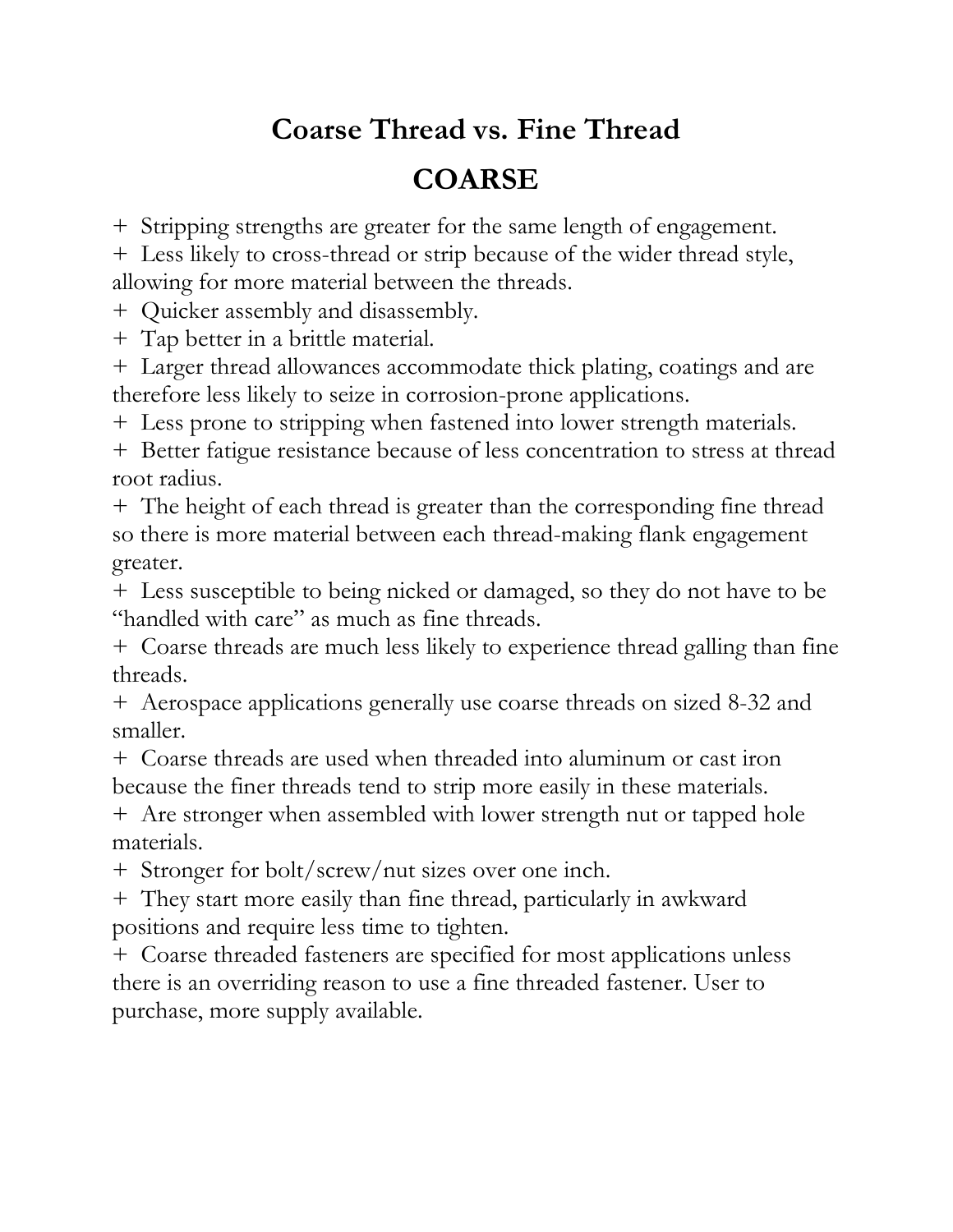## **FINE**

+ Are stronger in tapped hole materials normally used in design and significantly increase joint clamping force.

+ Allow for greater adjustment accuracy because of their smaller helix angle. Can be threaded closer to the head since thread die chamfer is a function of pitch.

+ Are better for tapping thin-walled members because tapping torque I lower for short engagement lengths.

+ Are stronger for fastener sizes one inch diameter and smaller, gaining strength advantages as size decreases.

+ Maintains joint tightness and clamping force better due to the smaller helix angle of the thread.

+ Aerospace applications generally use fine thread fasteners due to their increased strength.

+ Stronger than corresponding coarse threaded bolts of the same hardness.

+ Stronger in both tension and shear due to having a slightly larger tensile stress area and minor diameter.

+ They have less of a tendency to loosen under vibration due to their having a smaller helix angle than coarse threads.

+ Shorter thread depth allows for threading in thin wall applications.

+ Where the length of engagement I limited, fine threads provide greater strength.

+ Their larger minor diameters develop higher torsional and transverse shear lengths.

+ Fine threads require less torque to develop equivalent bolt preloads.

+ Fine threads are more susceptible to thread galling than coarse threads.

+ Fine threads need longer thread engagements and are more prone to damage (nicking) and thread fouling.

+ They are less suitable for high-speed assembly since they are more likely to seize when being tightened.

+ Fine threads feature a higher tensile strength, making them ideal for strength applications.